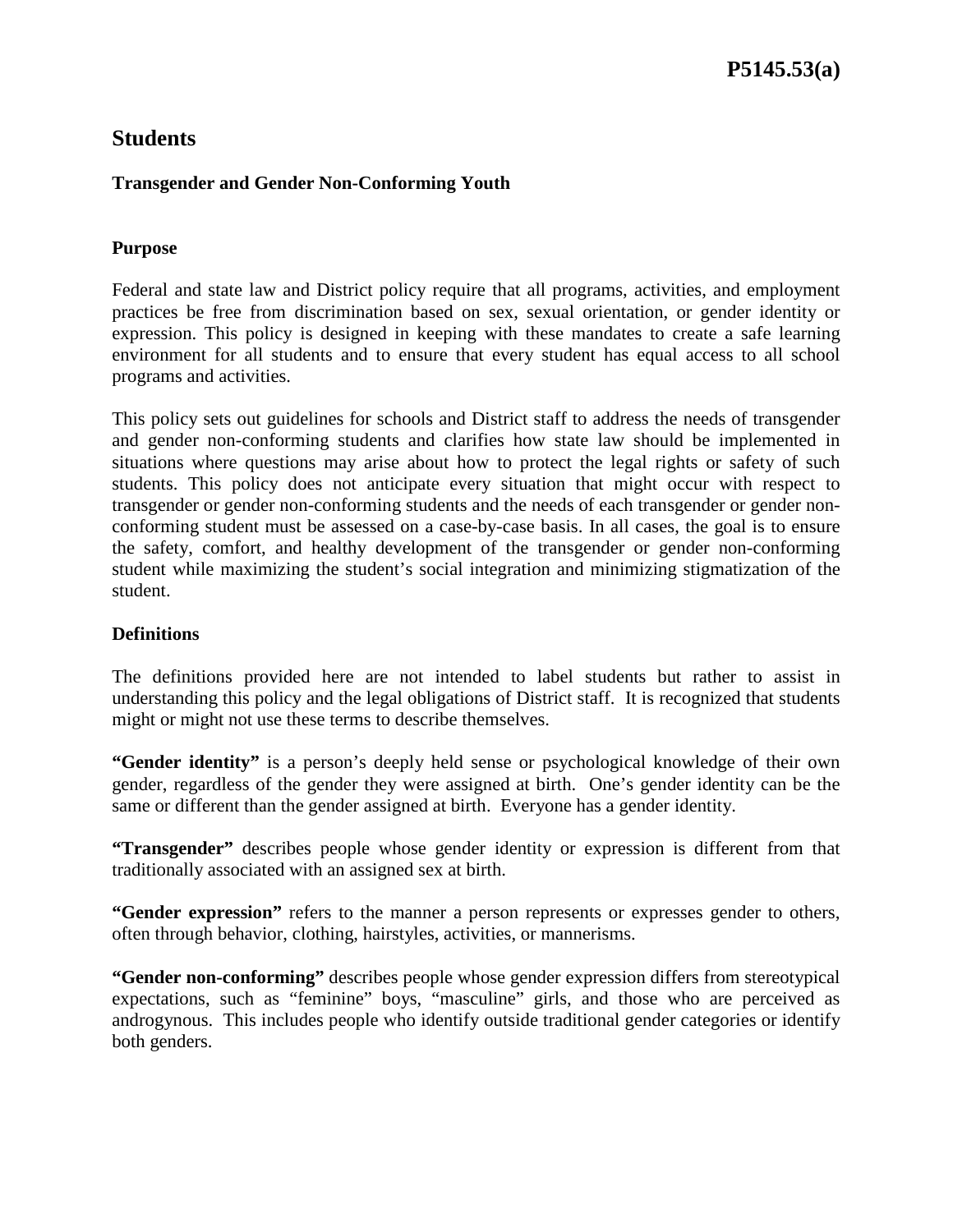### **Transgender and Gender Non-Conforming Youth**

#### **Definitions** (continued)

**"Transition"** is the process in which a person changes their gender expression to better reflect their gender identity. In order to feel comfortable and to express their gender identity to other people, transgender people may take a variety of steps such as using a nickname or legally changing their name; choosing clothes and hairstyles to reflect their gender identity; and generally living and presenting themselves to others, consistently with their gender identity. Some, but not all, transgender people take hormones or undergo surgical procedures to change their bodies to better reflect their gender identity.

**"Bullying"** means the repeated use by one or more students of a written, oral or electronic communication, such as cyberbullying, directed at or referring to another student attending school in the same school district or a physical act or gesture by one or more students repeatedly directed at another student attending school in the same school district that (1) causes physical or emotional harm to such student or damage to such student's property, (2) places such student in reasonable fear of harm to himself or herself, or of damage to his or her property, (3) creates a hostile environment at school for such student, (4) infringes on the rights of such student at school, or (5) substantially disrupts the education process or the orderly operation of a school.

Bullying shall include, but not be limited to, a written, oral, or electronic communication or physical act or gesture based on any actual or perceived differentiating characteristic, such as race, color, religion, ancestry, national origin, gender, sexual orientation, gender identity or expression, socioeconomic status, academic status, physical appearance, or mental, physical, developmental or sensory disability, or by association with an individual or group who has or is perceived to have one or more of such characteristics.

**"Harassment"** means written, verbal or physical conduct that adversely affects the ability of one or more students to participate in or benefit from the school's educational programs or activities because the conduct is so severe, persistent or pervasive. This includes conduct that is based on a student's actual or perceived race, color, national origin, sex, disability, sexual orientation, sexual identity or expression, or religion. This also includes conduct that targets a student because of a characteristic of a friend, family member or other person or group with whom a student associates.

### **Privacy**

All persons, including students, have a right to privacy. This includes the right to keep private one's transgender status or gender non-conforming presentation at school. Information about a student's transgender status, legal name, or gender assigned at birth also may constitute confidential medical information. School personnel should not disclose information that may reveal a student's transgender status or gender non-conforming presentation to others, including parents and other school personnel, unless legally required to do so or unless the student has authorized such disclosure. Transgender and gender non-conforming students have the right to discuss and express their gender identity and expression openly and to decide when, with whom, and how much to share private information.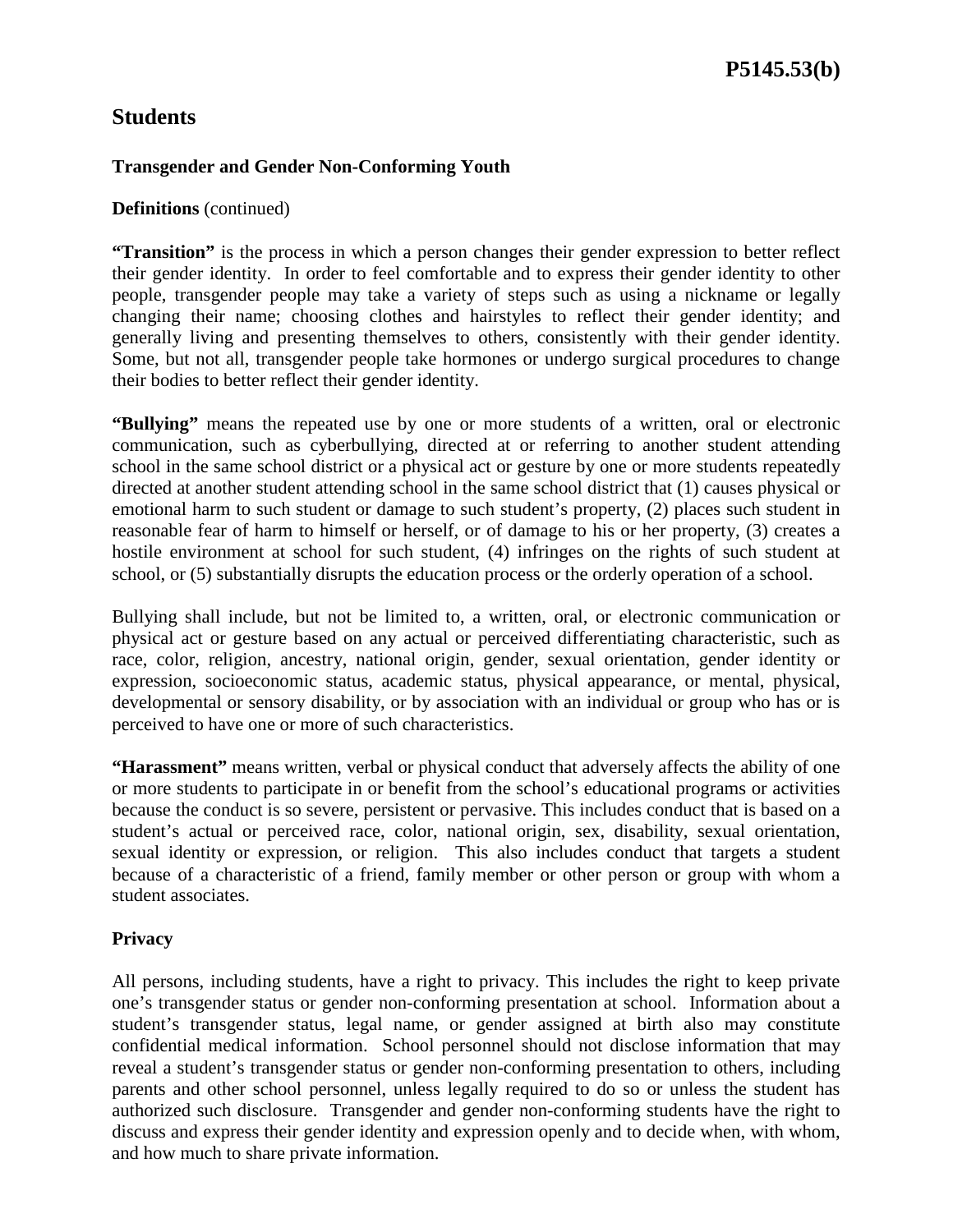# **Transgender and Gender Non-Conforming Youth** (continued)

### **Guidance**

**Privacy** (continued)

When contacting the parent or guardian of a transgender or gender non-conforming student, school personnel should use the student's legal name and the pronoun corresponding to the student's gender assigned at birth unless the student, parent, or guardian has specified otherwise.

### **Official Records**

The District is required to maintain a mandatory permanent student record ("official record") that includes a student's legal name and legal gender. However, the District is not required to use a student's legal name and gender on other school records or documents. The District will change a student's official record to reflect a change in legal name or legal gender upon receipt of documentation that such change has been made pursuant to a court order. In situations where school staff or administrators are required by law to use or to report a transgender student's legal name or gender, such as for purposes of standardized testing, school staff and administrators shall adopt practices to avoid the inadvertent disclosure of such confidential information.

### **Names/Pronouns**

A student has the right to be addressed by a name and pronoun that corresponds to the student's gender identity. A court-ordered name or gender change is not required, and the student need not change his or her official records.

The intentional or persistent refusal to respect a student's gender identity (for example, intentionally referring to the student by a name or pronoun that does not correspond to the student's gender identity) is a violation of this policy.

### **Gender-Segregated Activities**

To the extent possible, schools should reduce or eliminate the practice of segregating students by gender. In situations where students are segregated by gender, such as for selected health education classes, students should be included in the group that corresponds to their gender identity.

### **Student Information Systems**

The District shall modify its student information system, as necessary, to prevent disclosure of confidential information and ensure that school personnel use a student's preferred name and pronouns consistent with the student's gender identity.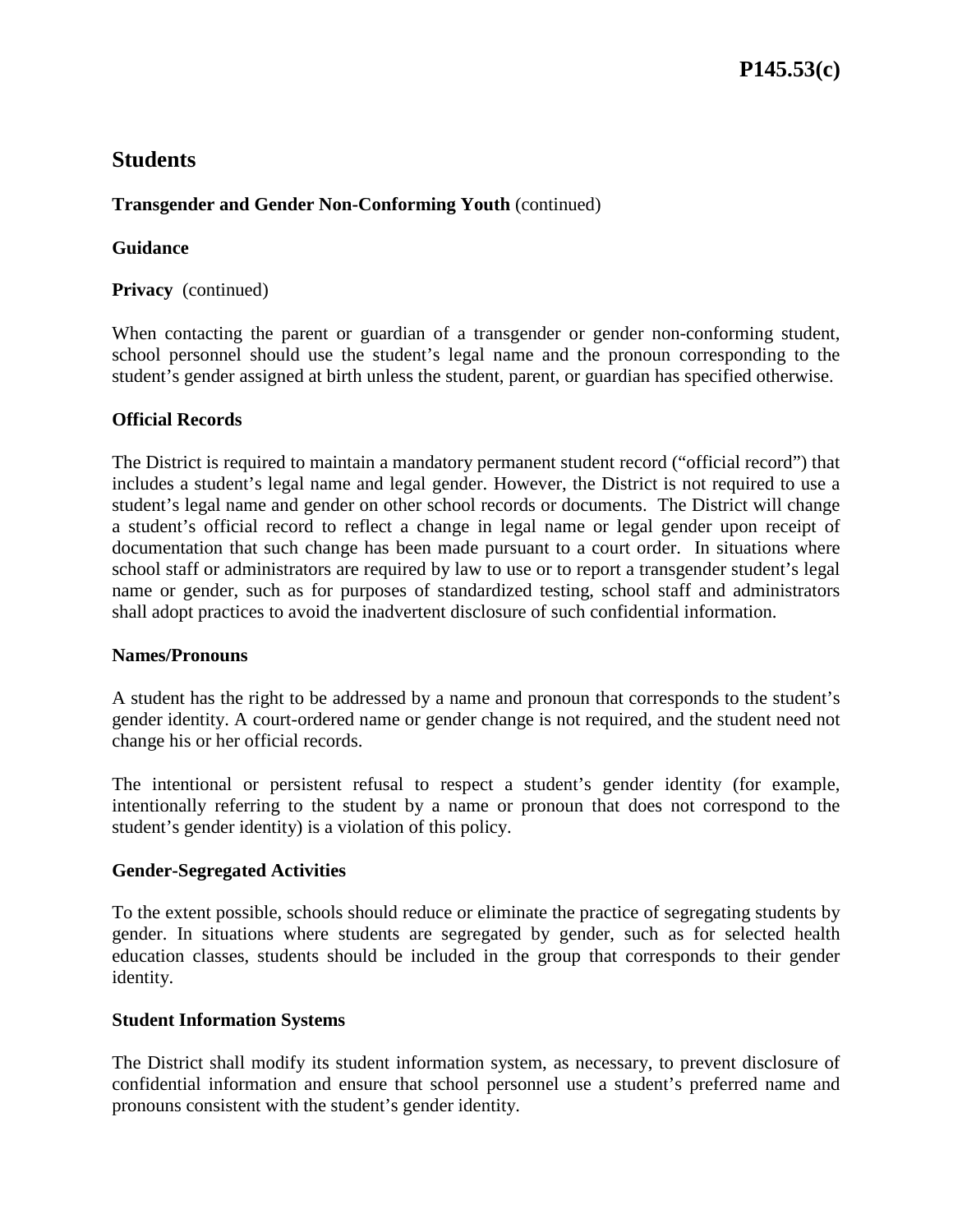# **Transgender and Gender Non-Conforming Youth**

**Guidance** (continued)

### **Restroom Accessibility**

Students shall have access to the restroom that corresponds to their gender identity consistently asserted at school. Any student who has a need or desire for increased privacy, regardless of the underlying reason, should be provided access to a single user restroom. However, no student shall be required to use such a restroom because they are transgender or gender non-conforming.

### **Locker Room Accessibility**

The use of locker rooms by transgender students shall be assessed on a case-by-case basis with the goals of maximizing the student's social integration and equal opportunity to participate in physical education classes and sports, ensuring the student's safety and comfort, and minimizing stigmatization of the student. In most cases, transgender students should have access to the locker room that corresponds to their gender identity consistently asserted at school, like all other students. Any student, transgender or not, who has a need or desire for increased privacy, regardless of the underlying reason, should be provided with a reasonable alternative changing area such as the use of a private area (e.g., a nearby restroom stall with a door, an area separated by a curtain, a P.E. instructor's office in the locker room, or a nearby health office restroom), or with a separate changing schedule (e.g., using the locker room that corresponds to their gender identity before or after other students). Any alternative arrangement should be provided in a way that protects the student's ability to keep his or her transgender status confidential. In no case shall a transgender student be required to use a locker room that conflicts with the student's gender identity.

### **Physical Education Classes & Intramural Sports**

Transgender and gender non-conforming students shall be permitted to participate in physical education classes and intramural sports in a manner consistent with their gender identity.

### **Interscholastic Competitive Sports Teams**

Transgender and gender non-conforming students shall be permitted to participate in interscholastic athletics in a manner consistent with their gender identity and in compliance with the applicable regulations of the Connecticut Interscholastic Athletic Association (CIAC).

### **Dress Codes**

Transgender and gender non-conforming students have the right to dress in a manner consistent with their gender identity or gender expression. In general, District schools may not adopt dress codes that restrict students' clothing or appearance on the basis of gender.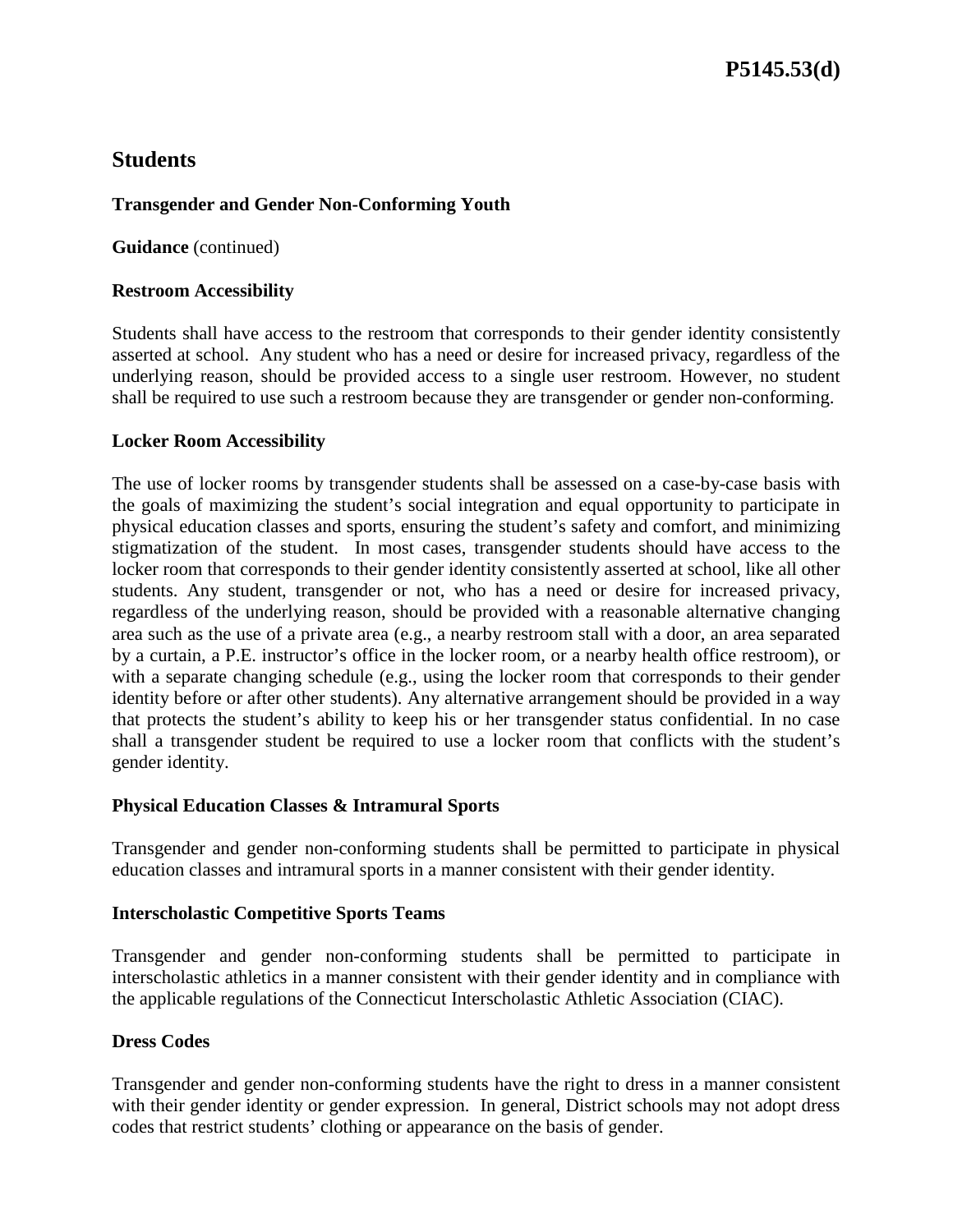### **Transgender and Gender Non-Conforming Youth**

**Guidance** (continued)

### **Discrimination/Harassment**

It is the responsibility of each school and the District to ensure that transgender and gender nonconforming students have a safe school environment. This includes ensuring that any incident of discrimination, harassment, or violence is given immediate attention, including investigating the incident, taking appropriate corrective action, and providing students and staff with appropriate resources.

Complaints alleging discrimination or harassment based on a person's actual or perceived transgender status or gender nonconformity are to be handled in the same manner as other discrimination or harassment complaints.

### **Transferring a Student to Another School (Opportunity Transfers)**

In general, schools should aim to keep transgender and gender non-conforming students at the original school site. Opportunity transfers should not be a school's first response to harassment and should be considered only when necessary for the protection or personal welfare of the transferred student, or when requested by the student or the student's parent/guardian. The student or the student's parent or guardian must consent to any such transfer.

### **Professional Development**

The Board of Education directs the Superintendent to provide for the training of District staff in transgender sensitivity, in what it means to treat all people respectfully and equally. Developmentally age-appropriate training shall also be provided for students.

- (cf. 0521 Nondiscrimination)
- (cf. 4131 Staff Development)
- (cf. 5114 Suspension and Expulsion/Due Process)
- (cf. 5131 Conduct)
- (cf. 5131.21 Violent and Aggressive Behavior)
- (cf. 5131.8 Out-of-School Misconduct)
- (cf. 5131.912 Aggressive Behavior)
- $(cf. 5131.913 Cyberbullying)$
- (cf. 5131.91 Hazing)
- (cf. 5144 Discipline/Punishment)
- (cf. 5145.4 Nondiscrimination)
- (cf. 5145.5 Sexual Harassment)
- (cf. 5145.51 Peer Sexual Harassment)
- $(cf. 5145.52 Harassment)$
- (cf. 5145.6 Student Grievance Procedure)
- (cf. 6121 Nondiscrimination)
- (cf. 6121.1 Equal Educational Opportunity)